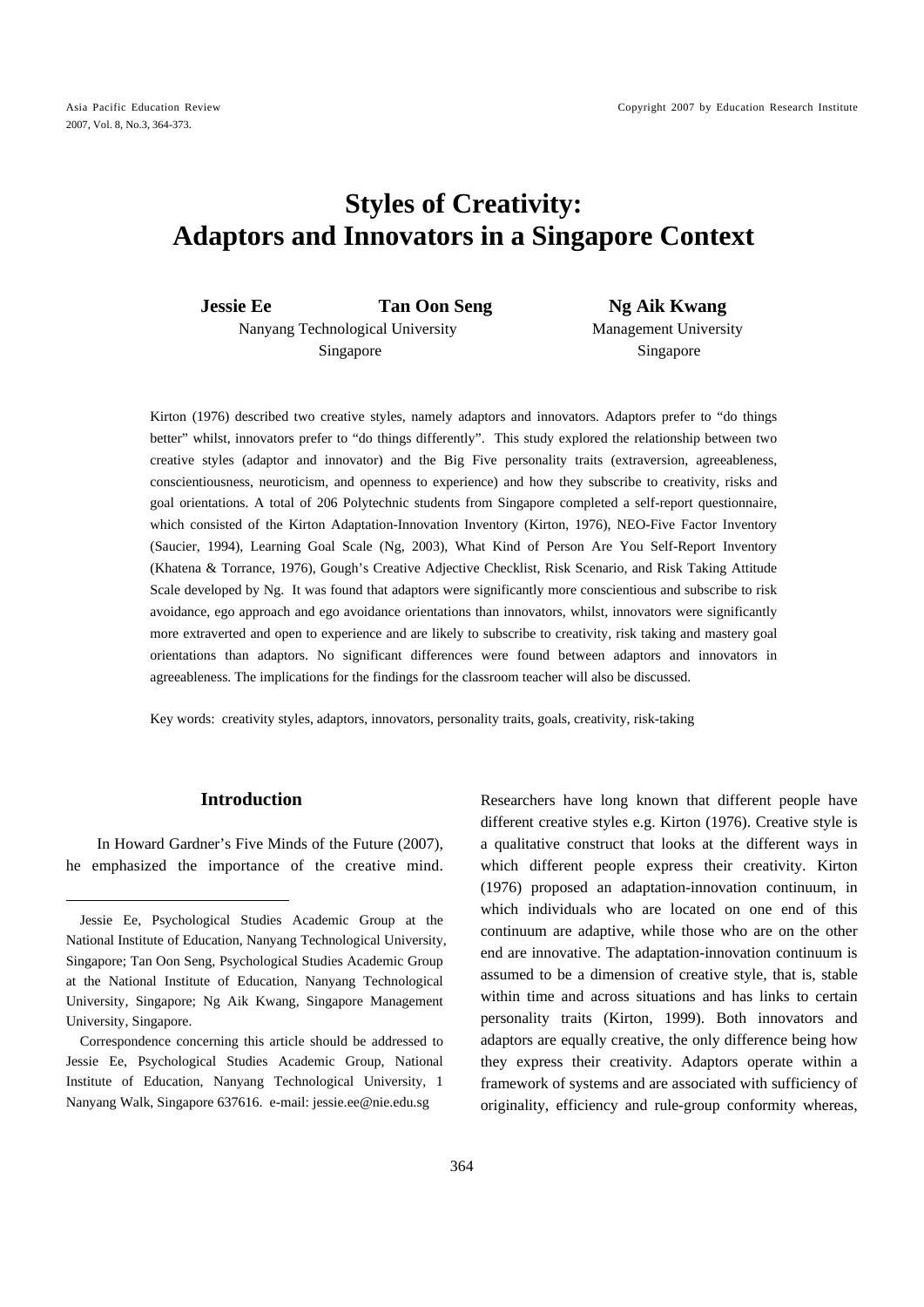innovators break away from the existing framework of systems and are associated with high interest levels in terms of originality of ideas, less concern for efficiency and rulegroup conformity. Adaptors prefer to create change by improving on the existing structure and favour staying in groups (Kirton, 1994). In addition, they maintain cohesion by following the accepted ways and prefer to solve problems in a disciplined, methodical and predictable manner. On the other hand, innovators often come up with many new and practical ideas and are risk-oriented (Kirton, 1994). They prefer to stay as individuals and create change by altering the existing paradigm (Kirton, 1994).

According to the adaptation-innovation continuum theory, the more that cultural sanctions impose limitations on the individual, the more innovative the individual has to be to overcome the sanctions. A good example is the Singaporean context, where politics are somewhat spoken of behind closed doors. In one instance, an individual developed a website (Mr Brown.com) to speak out against some elements of society's governance in an indirect manner. Thus, although the creative style is a personal preference, there are implicit social and cultural dimensions in Kirton's (1976) scale. The success of innovation depends on the cultural and social context of the environment – in particular, how rigidly governed by rules a society or institution tend to be. Thus, the innovativeness of the society may differ in terms of the level of expected rule-group conformity expected across social situations. McHale and Flegg (1986) found that teams composed primarily of adaptors or innovators were very different in their style of working when presented with a problem on a team-building seminar. One team with three highly innovative people found it difficult to work together but produced a highly imaginative proposal as a solution to the problem. The other team that was primarily composed of adaptors produced a solution to the problem that conformed to the guidelines but its contents were unexciting and had not made full use of all the available resources. Thus, it can be seen that innovators and adaptors have very different working styles.

The Kirton Adaptation-Innovation inventory (KAI), developed by Kirton, is used to gauge whether a person's creative style is towards the adaptive or innovative end (Kirton, 1994). There are three facets in the KAI that correspond to three factor traits. Sufficiency of Originality (SO) refers to a preference for producing a few

implementable solutions to problems. Rule Governance (R) refers to a social tendency to maintain workgroup cohesion by doing things in accepted ways. Efficiency refers to a bureaucratic concern for being exact, systematic and disciplined. Bagozzi and Foxall (1995) found that adaptors tend to produce fewer implementable solutions to problem and are more compliant and bureaucratic within the workgroup. In contrast, innovators tend to be brimming with ideas, flout rules and display little concern with bureaucratic details. This study further supports the results found by McHale and Flegg (1986) on the different working styles adopted by innovators and adaptors. Taken together, these findings indicate that innovators and adaptors operate on two ends of a continuum and as a result, would tend to have difficulties if working together.

Difference in personality traits can affect creativity styles. Research had shown that creative style is correlated with more than 30 different personality traits. Gelade (2002) demonstrated that many of these correlations could be understood within the framework of the Five-Factor Model of personality. This model asserts that there are five basic personality traits. Neuroticism refers to individuals who are primarily characterized by a tendency to experience the states of negative affect. Extraversion refers to individuals who are assertive, active, cheerful and high-spirited individuals who are happiest in the company of others. Openness to experience refers to individuals who are inquisitive and ready to contemplate radical ideas, new experiences and unconventional values. Agreeableness refers to individuals who are friendly and sympathetic toward others and generally adopt an optimistic outlook in interpersonal matters. Conscientiousness refers to individuals who are purposeful, disciplined, strong-willed and reliable. Gelade (2002) found that the predominant correlates of creative style are personality indicators in the domains of Openness to Experience, and Extraversion.

The NEO-Personality Inventory-Revised (NEO PI-R) (Costa & McCrea, 1992) is a 240 statement questionnaire measure of the five-factor model that is widely regarded as the standard representation of the five-factor model of personality. Gelade (1997) examined the relationship between the five-factor model of personality and creativity. He found that creative people break away from conformity and social norms and take pride in their work. In addition they are independent and complex persons. His findings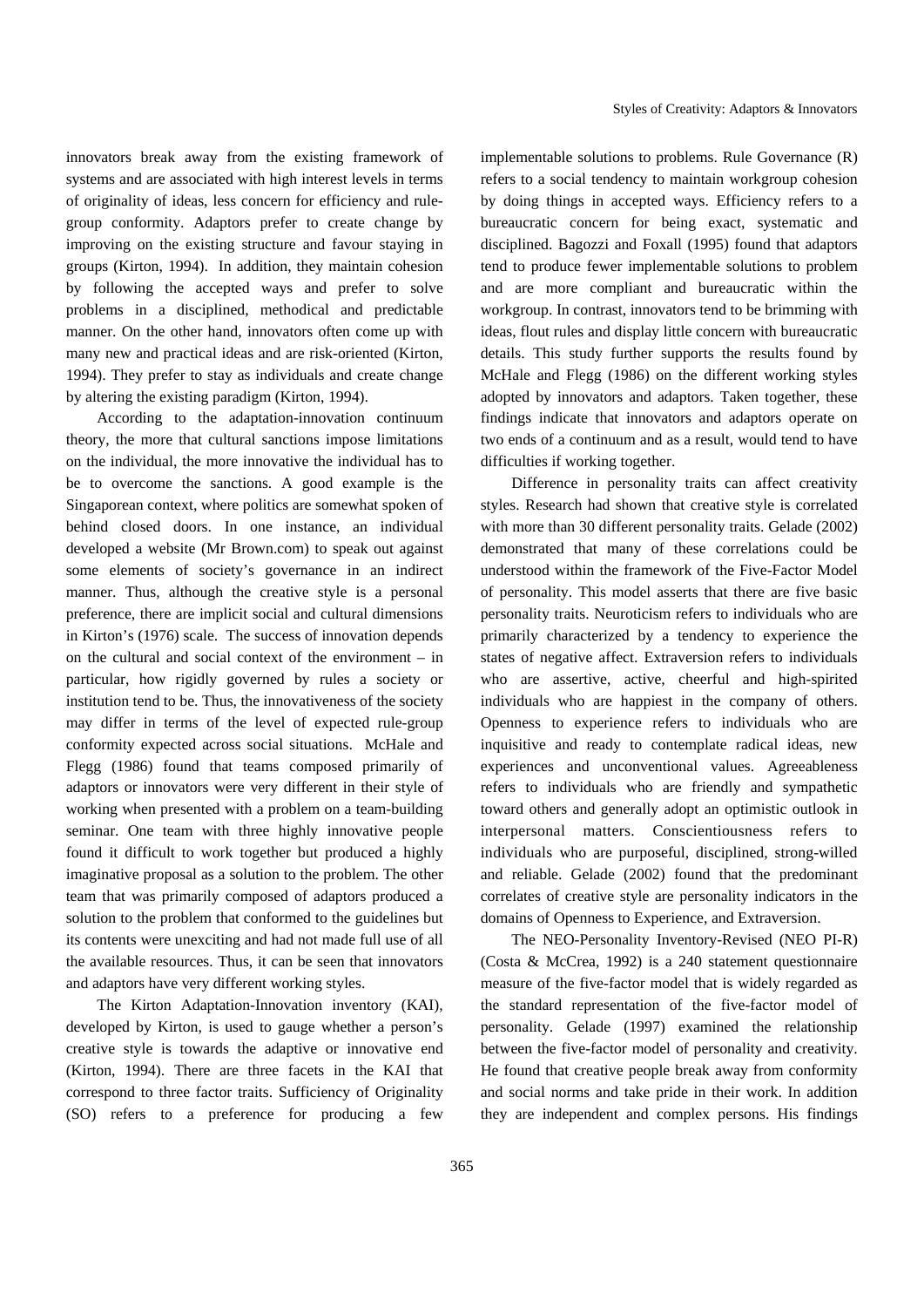showed that commercial creative types report considerably higher levels of neuroticism and openness to experience than professionals of a similar age working in occupations that are not evidently creative.

The willingness to take risks can also account for creative achievement. Dunbar (1997) noted the importance of risk-taking in scientific discovery in the field of molecular biology. He found that there was variability across labs in their ability to achieve creative insights, but the cognitive processes involved did not vary. However, a difference was shown in the scientists' willingness to take risks, their willingness to try a new procedure, examine an unexplained phenomenon, or propose a wild new theory to explain the data. Thus, a higher willingness to take risks is related to creative achievement.

In the school context, psychologists have long known that different students adopt different learning goals. Learning goals refer to the goal that motivates students to work hard in their studies (Ee, 1998; Ng, 2001). There are two kinds of goals that students can adopt in their studies. The first is the task goal, where students are intrinsically motivated to master a certain topic, unconcern with how they will appear to significant others like parents, teachers and friends (Nicholls, 1984; Biggs & Moore, 1993; Ee, 1998). The second is the ego approaching goal, where students in the learning situation are preoccupied with demonstrating their competence to significant others (Dweck, 1986; Ames, 1992; Ee, 1998). When a student adopts an ego approach goal, powerful extraneous forces such as evaluation pressure and social comparisons suppress the more creative forms of problem-solving (Amabile, 1996; Ee, 1998). In contrast, when a person adopts a mastery goal and is involved in tasks, the person is engaged in the activity and this orientation provided a more flexible and less rigid manner (Csikszentmihalyi, 1990; Isen, Daybnabm, & Nowicki, 1987). The ego avoidance goal has a tendency to avoid difficult tasks for fear of failure. According to Ng (2003), creative behavior is task-involved, while uncreative behavior is ego-involved, and especially, ego avoidanceinvolved.

A review of the above literature suggests that these two creative styles; adaptor and innovator differ in many ways e.g. creative styles, personality, risk-taking and in the adoption of learning goals. Thus, the research will explore the psychological correlates of the two different types of creators, namely, adaptors and innovators.

#### **Research Questions**

1. Do adaptors and innovators differ in terms of their creative attributes?

2. Do adaptors and innovators differ in terms of their basic personality traits?

3. Do adaptors and innovators differ in their propensity to take risks in learning?

4. Do adaptors and innovators subscribe to different goals in learning?

### **Methodology**

#### *Sample*

There were altogether 206 Polytechnic students who participated in this study. These

students are attending an institution of higher learning which offers diploma courses to equip them with

skills currently in demand, that is, in terms of employability. Their mean age is 18.2.

#### *Procedure*

Data collection was done over several months in 2004. Lecturers were approached to grant the researchers the opportunity to solicit participation from their students. The respondents' participation was on a voluntary basis in responding to the research survey containing the various psychological scales, as described below.

*Kirton's Adaption-Innovation Inventory* (KAI), developed by Kirton (1991), is used to gauge whether a person's creative style is towards the adaptive or innovative end. There are 32 items that measure creative traits. Examples of adaptive items are "*conforms*" and "*enjoys detailed work"*. Examples of innovative items are "*will sooner create than improve"* and "*comes up with plenty of ideas*". Respondents are required to rate how well each item describes them along a 5-point scale, ranging from 1 (item does not describe me well) to 5 (item describes me well).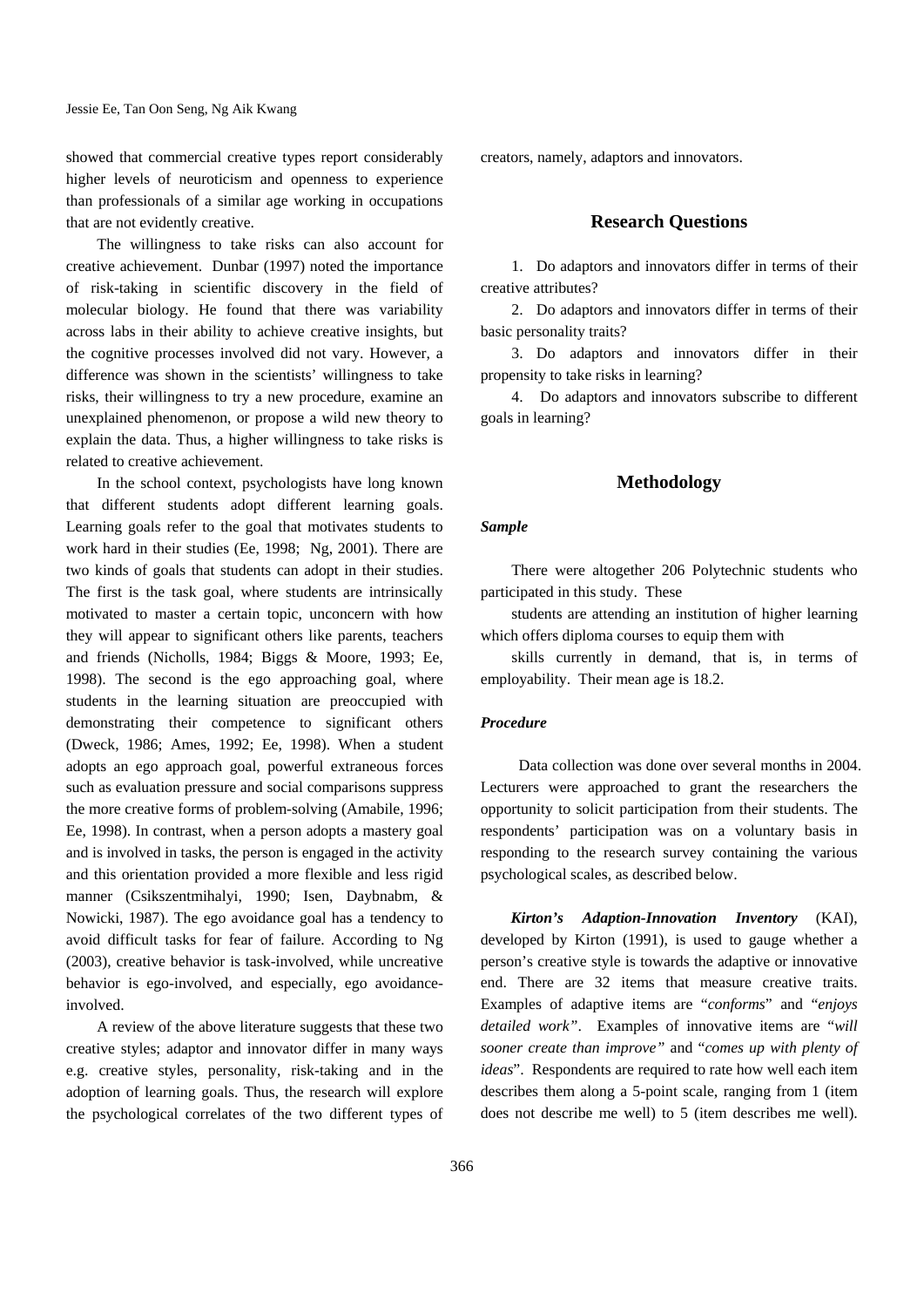The possible range of scores on the KAI is 32 to 160. A higher overall score indicates a more innovative orientation, whereas a lower overall score indicates a more adaptive orientation. Scores above 75% percentile indicates an innovative creative style whilst scores below 25% percentile indicates an adaptive creative style. In the third edition of the KAI manual, Kirton (1999) reported on a variety of studies that supported the reliability and validity of this measure of creative style.

*The NEO-Five Factor Inventory* is used to measure the five personality traits of the respondent, namely, extraversion, agreeableness, conscientiousness, neuroticism and openness to experience. This is a 40 item scale developed and validated by Saucier (1994). There are 8 mini-markers for each personality trait which may be positively or negatively worded. For example, for the Extraversion trait, items such as *extroverted,* and *bashful* (reversed scored) are included. For the personality trait of agreeableness, items such as *cooperative*, and *cold* (reversed scored) are included. The *Conscientious* trait consists of items such as *organized* and *careless* (reversed scored) and*,*  the Neuroticism trait includes mini-markers like *moody*, and *relaxed* (reverse-scored). The personality trait of O*penness to Experience* consists of items such as *creative* as well as *uncreative* (reverse-scored). Respondents are required to indicate how strongly they agree or disagree with each item, based on a 5-point scale, ranging from 1 (*extremely inaccurate*) through 3 (*undecided*) to 5 (*extremely accurate*). The relevant items from a certain subscale are reversescored and added together; this summative score is a measure of the respondent's score on that particular Big Five personality trait. The validity of the NEO-FFI has been established by various researchers (e.g. McCrae & Costa, 1987).

*Learning Goal Scale* (Ng, 2003). This is a 15-item scale which is used to measure mastery orientation, egoapproach orientation and ego-avoidance orientation. 5 items were used to measure each learning orientation. An example of a mastery item is "*I tend to read deeply into a particular topic and become totally absorbed in it*". An example of an ego-approach item is "*I judge my test performance based on whether the score I obtain is among the highest in class*". An example of an ego-avoidance item is "*I constantly worry*  *about the possibility of failing in a task"*. The respondents indicated how strongly they agreed with each item, based on a 5-point scale, ranging from 1 (strongly disagree) to 5 (strongly agree). Mastery orientation is represented by the sum of the 5 task items, an ego-approach orientation is represented by the sum of the 5 ego-approach items, and an ego-avoidance orientation is represented by the sum of the 5 ego-avoidance items. Using confirmatory factor analysis, Ng (2003) found that the Learning Goal Scale fitted into a 3 factor structure, in accordance with the three orientations being measured, attesting to the construct validity of this scale.

*"What Kind of Person Are You?" Self-Report Inventory* or WKOPAY was adapted from Khatena & Torrance (1976). It consists of 50 forced-choice items which have been found to differentiate between creative and uncreative individuals. An example is "independent in judgment" versus "considerate of others". Respondents decided which items in the pair described themselves better. The total creativity score is calculated by summing up those items which are typically chosen by creative people, and it can range from 0 to 50. The WKOPAY demonstrated adequate test-retest reliabilities, ranging from .71 to .97. Its construct validity was established via its link with other creativity measures, like the Torrance Test of Creative Thinking.

*Gough's Creative Adjective Checklist* is used to measure how creative the person is. The respondent indicates the extent to which creative traits (e.g., unconventional, inventive) and uncreative traits (e.g., cautious, commonplace) are good descriptions of himself.

*Risk Scenario Scale***.** This scale is specially constructed to measure the risk orientation of the respondent. It consists of 6 scenarios dealing with typical encounters of a student. In each scenario, there are two options for the respondent to choose from. One option represents the risktaking orientation, while the other option represents the riskavoiding orientation. Respondents indicate the attractiveness of each option using a 7-point scale. A higher score indicates that the option is attractive to the respondent and vice versa. Both the risk-taking and risk-avoiding orientations are calculated by summing up the relevant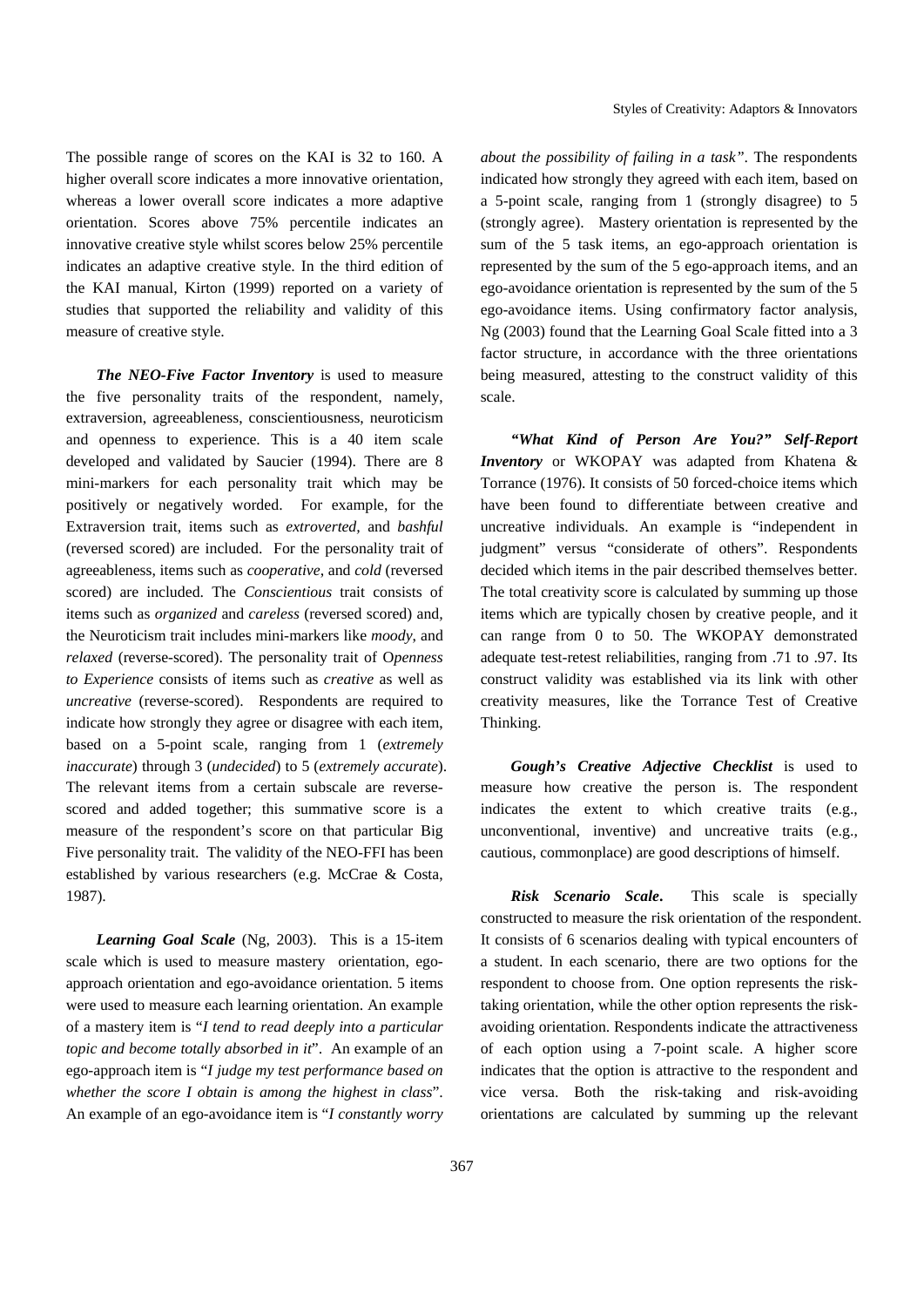options in the given scenarios. A scenario with its two options is given as an example:

A student has to make a choice between working on a current project that is led by a competent leader who follows established procedures closely, or embarking on a new project with a newly set-up group that involves research in an unexplored area. The first group project has a good chance of adding useful findings to what has already been discovered, while the second group project has the possibility of either making a new discovery or failing to find anything important at all.

If you were the student in this situation, how attractive would you find each of the following alternatives? Indicate your response by circling a suitable number below each alternative  $(1)$  = least attractive" to " $7 = \text{most attractive}$ ").

Alternative A: I would work on the first group project (risk-taking option).

Alternative B: I would work on the second group project (risk-avoiding option).

# **Data Analysis**

Means and standard deviations were used to describe the tertiary students' creative style, creativity, risk-taking and learning goals. Subsequently, MANOVA was used to test if there were any significant differences between adaptors and innovators before proceeding to use an ANOVA to test if there were significant differences in the variables between adaptors and innovators. In examining the effects of adaptors and innovators on creativity, risk-taking, personality traits and goal orientations, Binary Logistic Regression in SPSS was used.

# **Results**

The internal reliabilities of the scales ranged from 0.57 to 0.82 and the mean and standard deviation of KAI were 101.54 and 13.25 respectively. To establish the validity of the Risk Scenario Scale, which has been specially constructed for this study, the data was subjected to principal axis factoring. Using the method of direct oblimin,

two factors were extracted which accounted for 27% of the total variance. For the first factor, only risk-avoiding items were loaded, with factor loadings ranging from 0.34 to 0.63. For the second factor, only risk-taking items were loaded, with factor loadings ranging from 0.36 to 0.63. Hence the first factor is risk-avoiding, while the second factor is risktaking.

# *Do Adaptors and Innovators Differ in terms of their Creative Attributes, Personality Traits, Risk-Taking and Goals for Learning?*

Table 1 below shows the means and the standard deviations of the variables in the study. To answer the research questions relating to adaptors and innovators, the creativity style variable was defined according to Kirton's practice, that is, the bottom 25% percentile for the adaptors and the top 25% percentile for the innovators. From Table 1, it can be seen that adaptors are respondents who have scores of 92 and below and innovators are respondents who have scores of 111 and above.

Having identified the adaptors and innovators in this study, an ANOVA was used on the two groups of adaptors and innovators. The results are shown in Table 1.

Singaporean innovators scored significantly more on creative (18.0, 13.1),  $F = 13.6$ , p<.0001; risk taking (25.1, 21.3), F= 27.8, p<.0001; mastery goal (20.5, 18.2), F=11.1, p<.0001; extraversion (30.1, 25.6), F= 9.8, p<.0001 and openness to experience  $(30.8, 27.1)$ , F=8.6, p<.0001 measures than Singaporean adaptors. However, Singaporean adaptors scored significantly higher on conscientiousness  $(30.8, 24.4), F = 21.1, p < .0001$ , risk avoidance  $(21.0, 16.5),$ F = 36.8, p < 0.001; ego approach goal (16.6, 13.3), F = 8.5, p<.0001 and ego avoidance goal (19.7, 15.6), F=16.5, p<.0001 measures, than Singaporean innovators (Table 1).

Binary Logistic Regression in SPSS was used to examine the effects of adaptors and innovators on creativity, risk-taking, personality traits and learning goals of Singaporean tertiary students in Table 2. The table below denotes the innovators as the dependent variable with the adaptors as the reference category. Regressing the innovators under the sub-headings of creativity and risk taking, personality traits and learning goals, innovators were seen to be more likely to adopt risk taking (OR=.71, p<.05), being extraverted  $(OR=1.18, p<.0001)$  and open to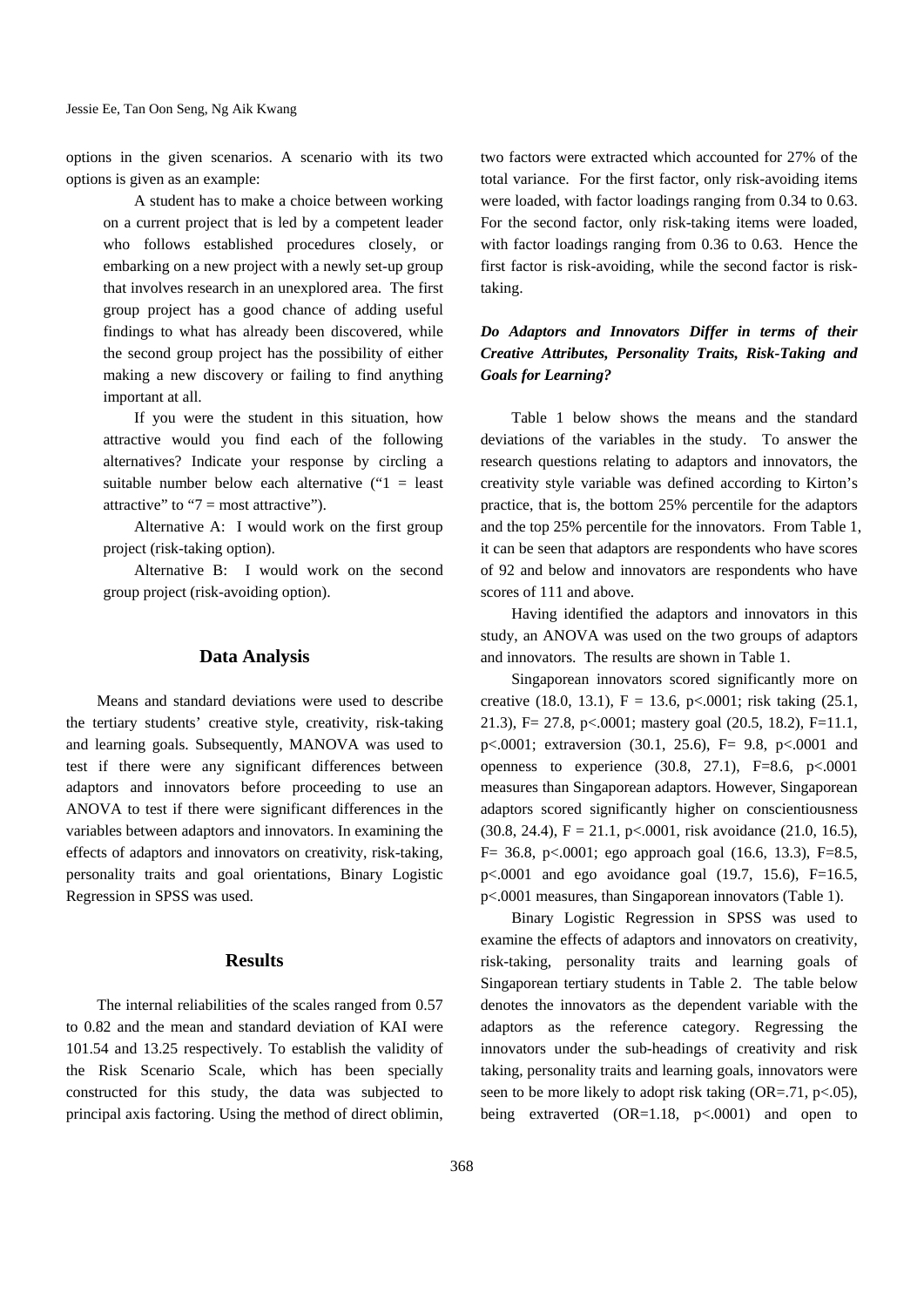| Table 1                                                           |  |
|-------------------------------------------------------------------|--|
| Reliability & ANOVA Results for Singapore Adaptors and Innovators |  |

|                        | Internal<br>Reliability | Mean Score<br>of Adaptors | Mean Score<br>of Innovators | <b>ANOVA Results</b> |
|------------------------|-------------------------|---------------------------|-----------------------------|----------------------|
| Creativity             | .60                     | (4.3)<br>13.1             | $18.0 \quad (4.5)$          | $F = 13.6$ , p<.001  |
| <b>Risk Taking</b>     | .60                     | $21.3$ $(2.2)$            | $25.1$ $(2.4)$              | $F = 27.8$ , p<.001  |
| Risk Avoidance         | .63                     | $21.0\quad(2.9)$          | $16.5$ $(2.8)$              | $F = 36.8$ , p<.001  |
| <b>Mastery Goal</b>    | .57                     | $18.2 \quad (2.8)$        | $20.5$ $(2.1)$              | $F = 11.1$ , p<.001  |
| Ego Approach Goal      | .82                     | 16.6 $(4.3)$              | $13.3 \quad (4.4)$          | $F = 8.5, p < .001$  |
| Ego Avoidance Goal     | .74                     | 19.7<br>(3.0)             | $15.6$ $(4.3)$              | $F = 16.5$ , p<.001  |
| Extraversion           | .78                     | $25.6$ $(5.1)$            | 30.1 (5.3)                  | $F = 9.8, p < .001$  |
| Agreeableness          | .78                     | $30.5$ $(4.1)$            | 31.0<br>(4.6)               | $F = 0.2$ , n.s.     |
| Conscientiousness      | .80                     | (3.7)<br>30.8             | $24.4$ (5.5)                | $F = 21.1$ , p<.001  |
| Neuroticism            | .74                     | $22.8$ $(4.3)$            | $21.4 \quad (5.0)$          | $F = 1.3$ , n.s.     |
| Openness to Experience | .75                     | $27.1 \quad (4.1)$        | $30.8 \quad (4.3)$          | $F = 8.6, p<.001$    |

### Table 2

*Regression of Variables on Singaporean Adaptors and Innovators*

| Variable                  | B       | SE B | Wald  | <b>OR</b> | Sig  |  |  |  |
|---------------------------|---------|------|-------|-----------|------|--|--|--|
| Creativity & Risk-Taking  |         |      |       |           |      |  |  |  |
| Creativity                | .06     | .05  | 2.00  | 1.23      | n.s. |  |  |  |
| <b>Risk Taking</b>        | .21     | .09  | 5.38  | .71       | .05  |  |  |  |
| <b>Risk Avoidance</b>     | $-.35$  | .08  | 18.21 | .52       | .001 |  |  |  |
| (Constant)                | $-.66$  | 2.80 | .06   | 1.07      | n.s. |  |  |  |
| <b>Personality Traits</b> |         |      |       |           |      |  |  |  |
| Extraversion              | .17     | .04  | 14.27 | 1.18      | .001 |  |  |  |
| Agreeableness             | $-.02$  | .05  | .08   | .99       | n.s. |  |  |  |
| Conscientious             | $-.24$  | .05  | 27.53 | .79       | .001 |  |  |  |
| Neuroticism               | $-.07$  | .04  | 2.56  | .93       | n.s. |  |  |  |
| Openness to Experience    | .12     | .04  | 7.49  | 1.13      | .01  |  |  |  |
| (Constant)                | $-1.09$ | 2.55 | .18   | .34       | n.s. |  |  |  |
| <b>Learning Goals</b>     |         |      |       |           |      |  |  |  |
| Mastery                   | .25     | .08  | 10.38 | 1.28      | .001 |  |  |  |
| Ego Approach              | $-.07$  | .05  | 1.80  | .93       | n.s. |  |  |  |
| Ego Avoidance             | $-.13$  | .05  | 5.97  | .88       | .05  |  |  |  |
| (Constant)                | $-2.69$ | 1.80 | 2.23  | .07       | n.s. |  |  |  |

*Note*. Innovators as dependent variable with adaptors as the reference category

experience  $(OR=1.13, p<.01)$ , and mastery oriented (OR=1.28, p<.001), and less likely to adopt risk avoidance (OR=.52, p<.001), conscientiousness (OR=.79, p<.0001), or ego avoidance oriented (OR=.88, p<.05) than adaptors. This would suggest that the adaptors were more likely to adopt risk avoidance, conscientiousness and ego avoidance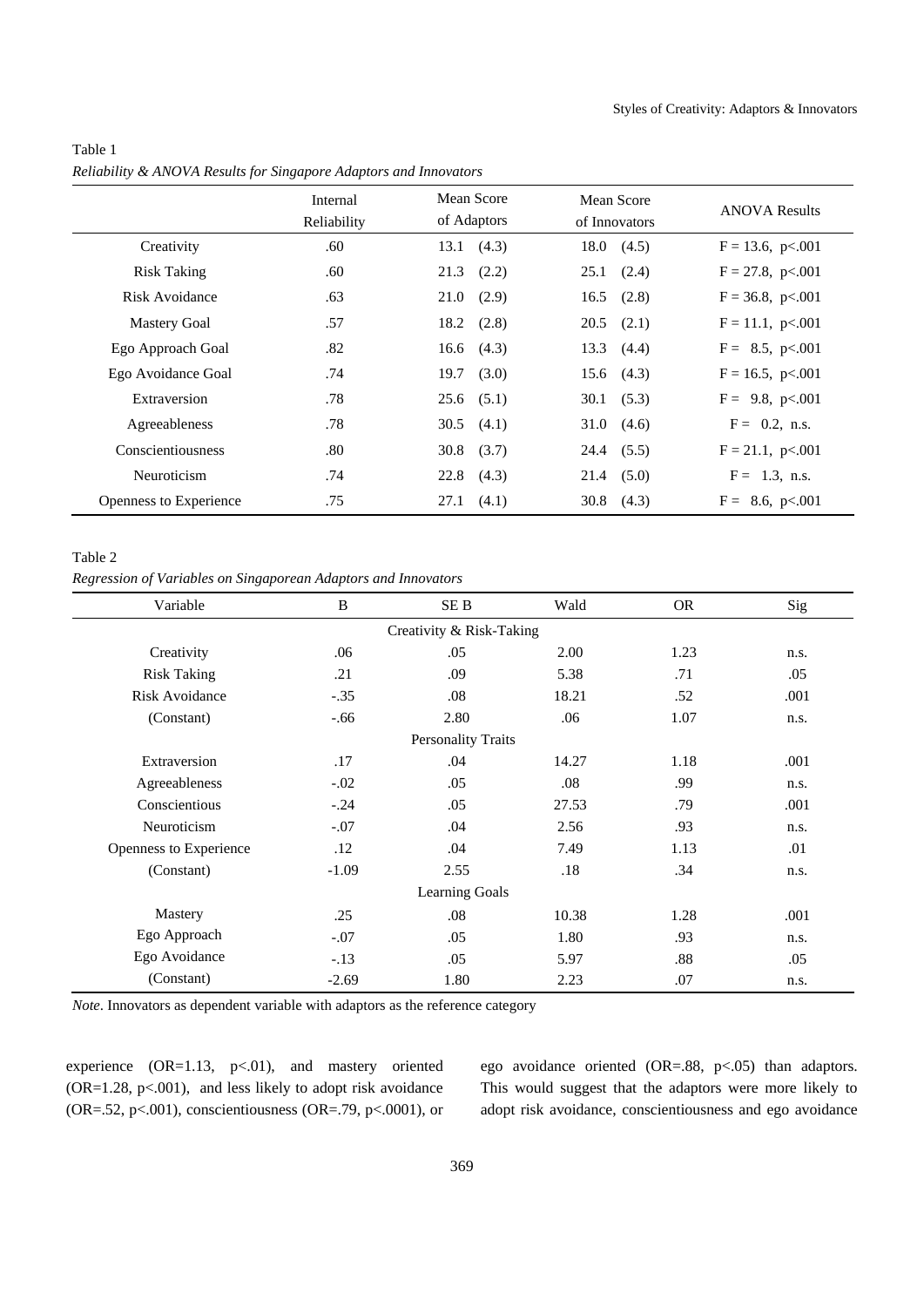and less likely to be risk takers, extraverted and open to experience and mastery oriented.

#### **Discussion**

In examining the relationship between creativity, risk orientations, achievement goals, and personality traits, innovators scored significantly higher in creativity, risk taking, mastery goal, extraversion and openness to experience compared to their adaptors. However, adaptors scored significantly higher on risk avoidance, ego approach, ego approach goal and conscientiousness.

Mastery goal, risk taking, extraversion and openness to experience are predictors of innovative behaviors whilst risk avoidance goal, ego avoidance goal and conscientiousness are predictors of adaptive behaviors

Could Polytechnic students consider that risk taking is a small measure of an innovative approach as they have nothing to lose as Singapore is a highly achievementoriented environment and education is seen as highly valued? Furthermore, Singapore, on the other hand, is a place where rules and regulations are very well defined and especially known for being a "fine" city where inappropriate behaviors are fined or taken to court, adaptors are more likely to "tow the line" and be conscientious and risk-averse whilst, Singaporean innovators may in fact take risks but yet not be bold, daring and creative enough to make too great a difference.

This study contributes to the solid body of research suggesting that there are many individual differences between adaptors and innovators (Goldstein, 1994; Ng, Ang, Lee, Wong, Oei, & Leng, 2005; Ng & Rodrigues, 2002).

Our findings also suggest that both adaptors and innovators are achievement-oriented, but they subscribe to different types of achievement goals. Specifically, adaptors have the tendency to adopt ego goals and be risk-averse, whereas innovators have the tendency to adopt mastery goals and be risk-oriented.

Because of the individual differences between adaptors and innovators, it is easy for conflict to develop between these two creative types (see Kirton, 2000). Adaptors don't like to behave innovatively: it's against their nature to solve problems by *bending* rules. Similarly, innovators don't like to behave adaptively: it's against their nature to solve

problems by *following* rules (Ng, in press). To prevent such conflict from occurring, it is important to highlight to adaptors and innovators that a good blend of creative styles is needed to solve problems creatively (Ng, 2004). This is because the creative problem-solving process requires periods of divergent ideation/innovation alternating with convergent evaluation/adaptation, as well as the ability to judge when each approach is appropriate (Brophy, 1998; Runco, 1994).

Since creative styles are complementary, adaptors and innovators would do well to learn from one another. Adaptors can learn to set mastery goals like their innovative counterparts. This will ensure that they explore a variety of interesting alternatives in coming up with viable solutions. Similarly, innovators can learn to set performance goals like their adaptive counterparts. This will ensure that they stay focused on the task and keep the end goal in mind.

Finally, in developing a good blend of creative styles, both the adaptor and innovator should banish from their minds the egoistic thought: "My way is right/better, your way is wrong/inferior". What's important is not the method *per se*, but whether it solves the problem at hand. As the late Chinese leader Deng Xiao Peng once said: "It doesn't matter whether the cat is black or white, so long as it catches the mice." (Ng, in press).

The patterns of relationships between creativity, risk taking, personality and learning goals have major implications for nurturing creative and mastery-oriented learners who will not only enjoy learning for learning's sake but are intrinsically self-regulated and creative and who have extroverted and open-minded attitudes towards their learning. The classroom environment must ensure that the cultivation of an ego-approach or ego-avoidance orientation is not cultivated in our students as these students may also develop neurotic personality traits, risk avoidance and ego avoidance goal orientations which may not be conducive to their learning.

The findings of this research suggest that to nurture creative, compassionate, and vivacious learners who are infused with the joy of learning, educators should cultivate learning environments which facilitate task-involvement and inhibit ego-involvement in students. Some of the educational policies e.g. the national streaming examination at Primary Four and Six, as well as the national ranking of secondary schools contribute to an extremely stressful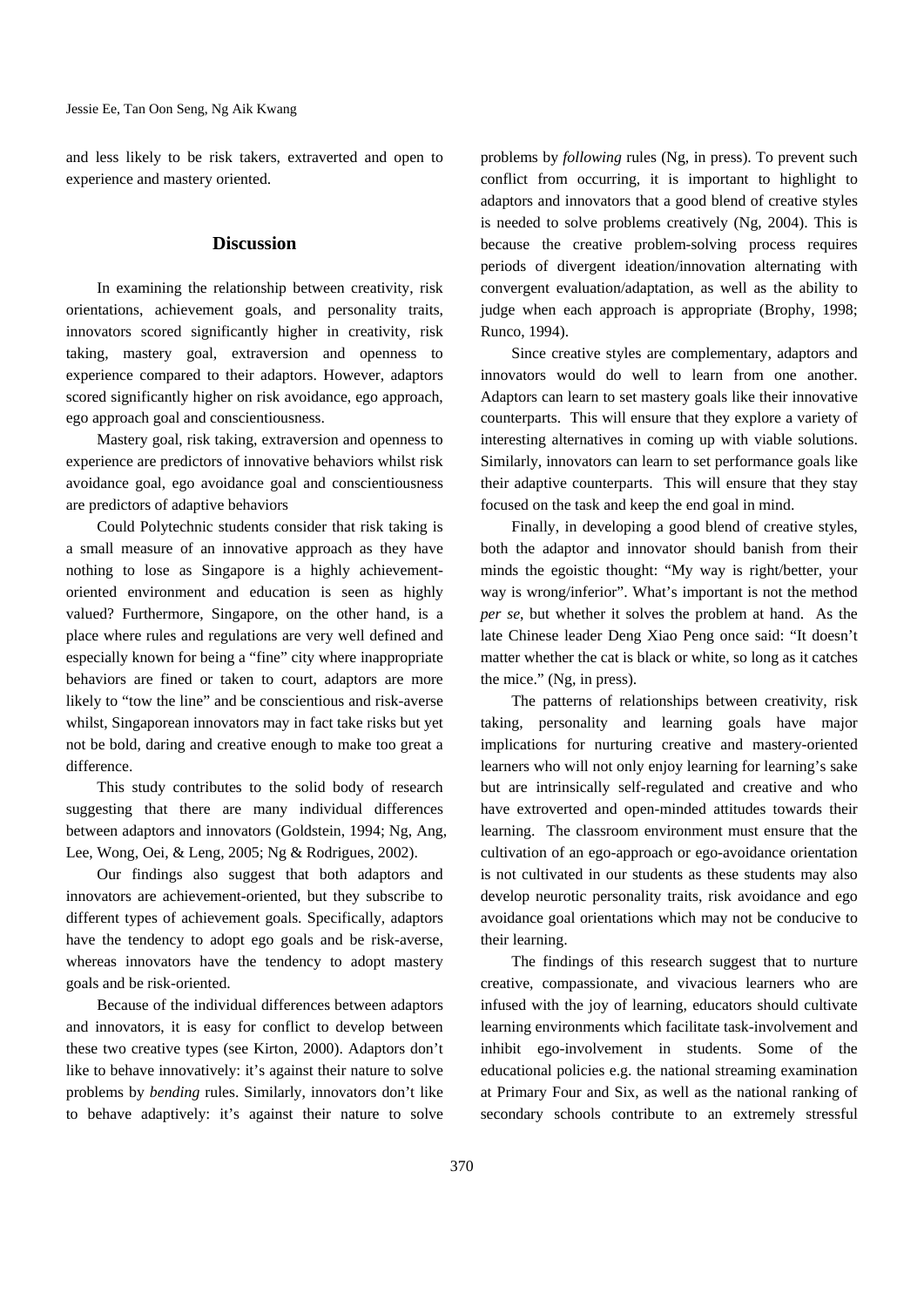learning environment in which incessant pressure is applied in a top-down fashion: principals are pressurized by the competitive system of education to raise the performance standards of their school. They pressurize their teachers to deliver high grades in class. The teachers in turn pressurize their students to do well in tests and examinations. In this, they are joined by the students' parents, who push their children to work hard so that they will not end up in a slower stream or a lower-ranking school. Ryan and Guardia (1999), showed that such a focus on competitive evaluation would undermine the intrinsic value attributed to learning, decrease interest in the topic being studied, as well as result in lower quality learning and creativity.

Another experimental study by Reeve and Deci (1996) which explored the possibility that winning a competition could be experienced either as controlling (if the interpersonal context emphasised the importance of beating one's opponent), or as informational (if the interpersonal context did not pressure one to win). They found, as predicted, that both groups of winners - those in the nonpressured context and those pressured to win - felt highly competent, relative to the losers. However, compared to the non-pressured winners, the pressured winners showed a marked reduction in perceived self-determination, which, in turn, undermined their intrinsic motivation in the task. In their discussion, Reeve and Deci (1996) noted that "winning a competition may not undermine intrinsic motivation if the interpersonal context does not add undue pressure to win. Unfortunately, it seems that the unyielding focus of our society on winning – whether in athletic competition or school performance, for example – may be creating a pressuring context that can have quite negative effects on individuals' experience and motivation" (p. 32).

Thus, teachers who attempt to inculcate creativity in their students should bear in mind that it is a qualitative construct – each creative style has its own strengths and weaknesses. As adaptors and innovators subscribe to different values, teachers may need to develop a good blend of creative styles in the classroom.

# **Conclusion**

It would be ideal if every educator is committed to the mission of nurturing creative, compassionate, and vivacious learners who are infused with the joy of learning, rather than competitive, conforming, and wary learners who are emotionally numbed by their fear of learning. We would also do well to remember the words of Albert Einstein, the creator par excellence who has experienced the deleterious effects of a competitive system of education which pressurize the student to do well. In his autobiography, Einstein wrote: "It is in fact nothing short of a miracle that the modern methods of instruction have not yet entirely strangled the holy curiosity of inquiry, for this delicate little plant, aside from stimulation, stands mainly in need of freedom. Without this it goes to wreck and ruin without fail" (Ng, 2001b, p. 97). To conclude, our task as educators is to close the discernible gap which presently exists between our espoused theory (what we say we will do) and our theoryin-use (what we actually do). This can only occur when we master the will to *free* our students to be creative.

### **References**

- Ames, C. (1992). Classrooms: Goals, structures, and student motivation. *Journal of Educational Psychology, 84*(3)*,* 261-271.
- Amabile, T. M. (1996). *Creativity in context*. Westview Press.
- Bagozzi, R. P., & Foxall, G. R. (1995). Construct validity and generalisability of the Kirton adaption-innovation inventory. *European Journal of Personality, 9*, 185- 206.
- Biggs, J. B., & Moore, P. J. (1993). *The process of learning* (3rd ed.). Australia : Prentice Hall.
- Brophy, D. R. (1998). Understanding, measuring and enhancing individual creative problem-solving efforts. *Creativity Research Journal, 11*(2)*,* 123-150.
- Collier, R. (2005). China's juggernaunt has region on edge: Singapore nervously tries to reshape its business profile. *San Francisco Chronicle*. Retrieved January 15, 2006, from http://www. sfgate.com/.
- Costa, P. T. Jr., & McCrae, P. R. (1992). *NEO-PI-R: Professional manual.* Odessa, FL: Psychological Assessment Resources.
- Csikszentmihalyi, M. (1990). *Flow: The psychology of optimal experience*. New York: Harper Perennial.
- Dunbar, K. (1997). How scientists think: On-line creativity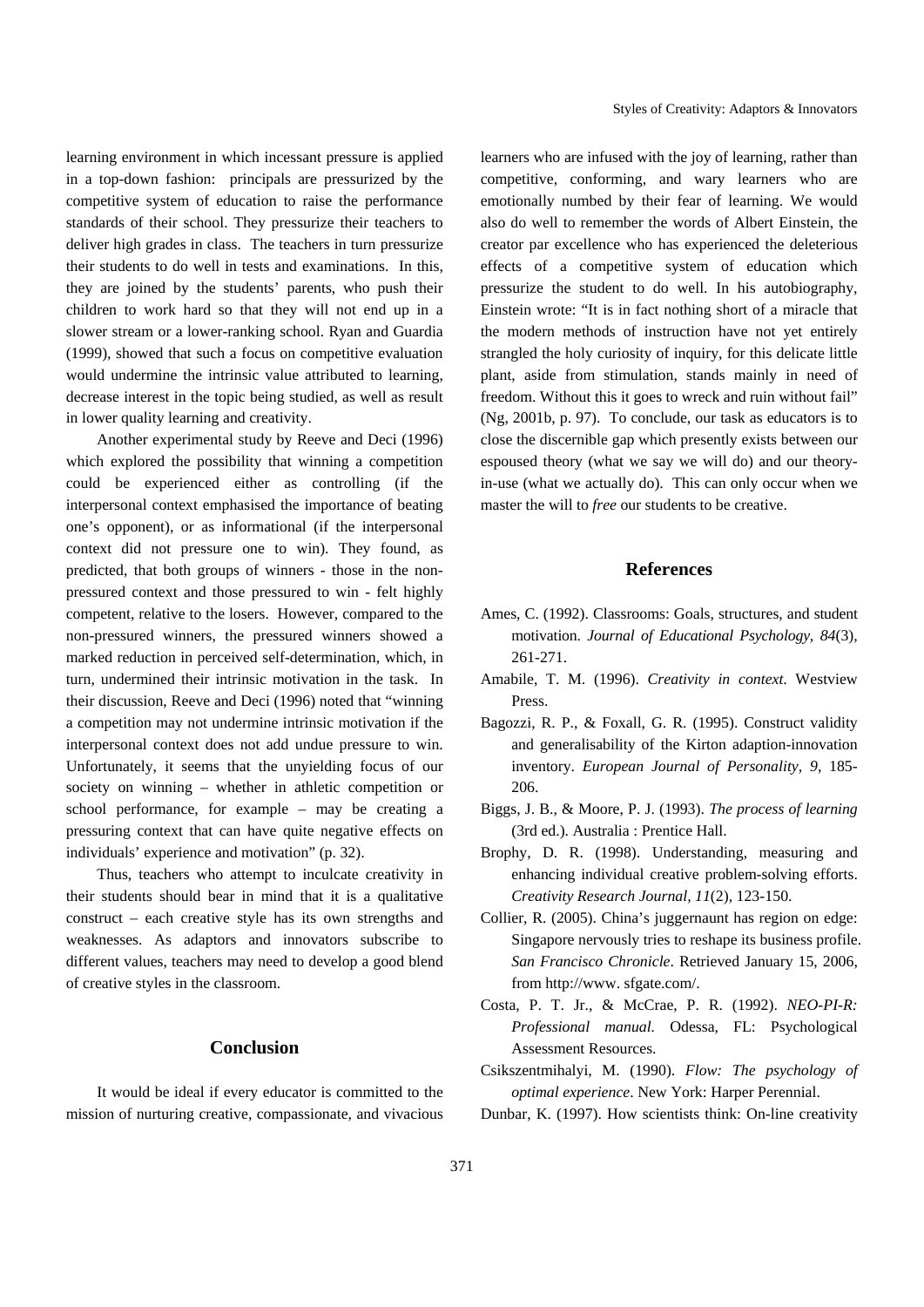and conceptual change in science. In T. B. Ward, S. M. Smith, & J. Vaid (Eds.), *Creative thought: An investigation of conceptual structures and processes*. (pp. 461-493). Washington: American Psychological Association.

- Dweck, C. S. (1986). Motivational processes affecting learning. *American Psychologist, 41*(10), 1040-1048.
- Ee, J. (1998). *Relationships among teachers' classroom orientations, strategy-based instruction, and students' goal orientations, self-regulated learning and achievement.* Unpublished dissertation, The University of Newcastle, Australia.
- Elliot, A. J., & Harackiewicz, J. M. (1996). Approach and avoidance achievement goals and intrinsic motivation: A mediational analysis. *Journal of Personality and Social Psychology, 70,* 461-475.
- Gelade, G. A. (1997). Creativity in conflict: The personality of the commercial creative. *The Journal of Genetic Psychology, 158*, 67-79.
- Gelade, G. A. (2002). Creative style, personality and artistic endeavour. *Genetic, Social and General Psychology Monographs, 128*, 213-234.
- Goldsmith, R. E. (1994). Creative style and personality theory. In M. J. Kirton (Ed.), *Adaptors and innovators: Styles of creativity and problem-solving* (pp. 34-50). London: Routledge
- Isen, A., Daubman, K. A., & Nowicki, G. P. (1987). Positive affect facilitates creative problem-solving. *Journal of Personality and Social Psychology, 52*, 1122-1131.
- Kirton, M. J. (1976). Adaptors and innovators: A description and measure. *Journal of Applied Psychology, 61,* 622- 629.
- Kirton, M. J. (1994). A theory of cognitive style. In M. J. Kirton (Ed.), *Adaptors and innovators: Styles of creativity and problem-solving* (pp. 1-33). London: Routledge.
- Kirton, M. J. (1999). *Kirton Adaption-Innovation Inventory manual* (3rd ed.). Berkhamsted, UK: Occupational Research Center.
- Kirton, M. J. (2000). *Adaption and innovation: Styles of creativity and problem-solving* (Rev. ed.). London: Routledge.
- Lee, H. S. (2005). The Singapore way. *Newsweek Magazine*, December 2005-February 2006.
- McClelland, D. C. (1961). *The achieving society.* Princeton, NJ: Van Nostrand.
- McHale, J., & Flegg, D. (1986). Innovators rule OK or do they? *Training and Development Journal, Oct*, 10-13.
- Mehta, P. (1969). *The achievement motive in high school boys.* New Delhi: National Council of Educational Research and Training.
- Ng, A. K. (2001). *Why Asians are less creative than Westerners.* Singapore: Prentice-Hall, Person Education Asia.
- Ng, A. K. (2003). Learning goals, creativity and personality. *Asia-Pacific Journal of Education, 23*(2), 183-200.
- Ng, A. K. (2004). *Liberating the creative spirit in Asian students.* Singapore: Prentice-Hall, Person Education Asia.
- Ng, A. K. (2005). Creativity, learning goal and selfconstrual: A cross-cultural investigation. *The Korean Journal of Thinking and Problem-Solving, 15*(1), 65-80.
- Ng, A. K. (in press). *Creative problem-solving for Asians: A practical guide to develop your creativity as an Asian.*
- Ng, A. K. & Rodrigues, D. (2002). A big-five personality profile of the adaptor and innovator. *Journal of Creative Behavior, 36*(4), 254-268.
- Ng, A. K., Ang, R. P., Lee, B. O., Wong, S. S., Oei, T., & Leng, V. (2005). Do adaptors and innovators subscribe to opposing values? *Creativity Research Journal, 17*(2&3), 273-281.
- Nicholas F. S., & Drake, J. M. (2003). Behavioral implications of adaption-innovation: III. Adaptioninnovation, achievement motivation and academic performance. *Social Behavior and Personality, 31*(1), 101-106.
- Nicholls, J. G. (1984). Achievement motivation: Conceptions of ability, subjective experience, task choice, and performance. *Psychological Review, 91,* 328-346.
- Reeve, J., & Deci, E. L. (1996). Elements of the competitive situation that affect intrinsic motivation. *Personality and Social Psychology Bulletin*, *22*(1), 24-33.
- Ryan, M. R., & Guardia, J. G. L. (1999). Achievement motivation within a pressured society: Intrinsic and extrinsic motivation to learn and the politics of school reform. *Advances in Motivation and Achievement, 11*, 45-85.
- Runco, M. A. (1994). Conclusions concerning problem-